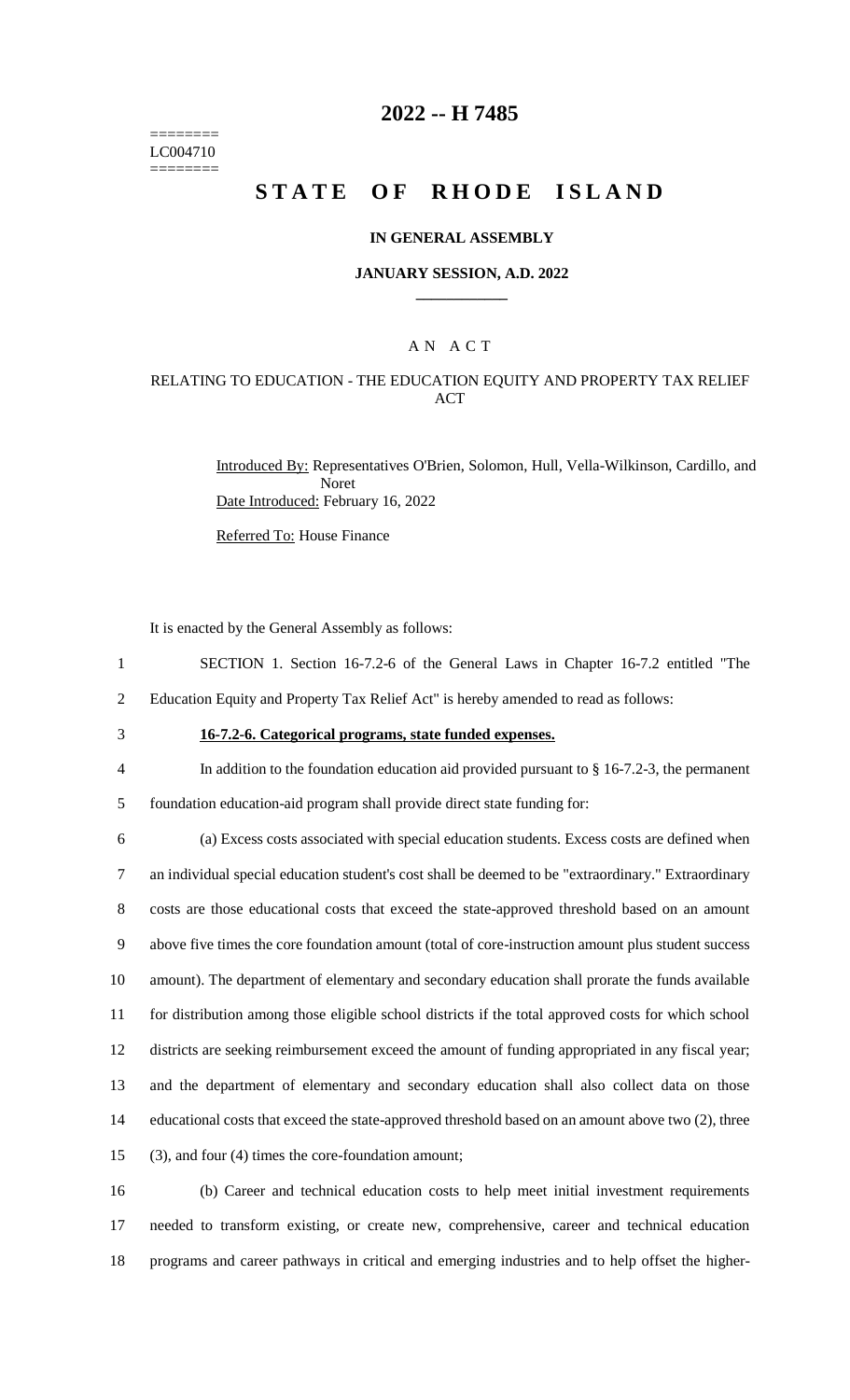than-average costs associated with facilities, equipment maintenance and repair, and supplies necessary for maintaining the quality of highly specialized programs that are a priority for the state. The department shall develop criteria for the purpose of allocating any and all career and technical education funds as may be determined by the general assembly on an annual basis. The department of elementary and secondary education shall prorate the funds available for distribution among those eligible school districts if the total approved costs for which school districts are seeking reimbursement exceed the amount of funding available in any fiscal year;

 (c) Programs to increase access to voluntary, free, high-quality pre-kindergarten programs. The department shall recommend criteria for the purpose of allocating any and all early childhood program funds as may be determined by the general assembly;

 (d) Central Falls, Davies, and the Met Center Stabilization Fund is established to ensure that appropriate funding is available to support their students. Additional support for Central Falls is needed due to concerns regarding the city's capacity to meet the local share of education costs. This fund requires that education aid calculated pursuant to § 16-7.2-3 and funding for costs outside the permanent foundation education-aid formula, including, but not limited to, transportation, facility maintenance, and retiree health benefits shall be shared between the state and the city of Central Falls. The fund shall be annually reviewed to determine the amount of the state and city appropriation. The state's share of this fund may be supported through a reallocation of current state appropriations to the Central Falls school district. At the end of the transition period defined in § 16-7.2-7, the municipality will continue its contribution pursuant to § 16-7-24. Additional support for the Davies and the Met Center is needed due to the costs associated with running a stand-alone high school offering both academic and career and technical coursework. The department shall recommend criteria for the purpose of allocating any and all stabilization funds as may be determined by the general assembly;

 (e) Excess costs associated with transporting students to out-of-district non- public schools. This fund will provide state funding for the costs associated with transporting students to out-of- district non-public schools, pursuant to chapter 21.1 of this title. The state will assume the costs of non-public out- of-district transportation for those districts participating in the statewide system. The department of elementary and secondary education shall prorate the funds available for distribution among those eligible school districts if the total approved costs for which school districts are seeking reimbursement exceed the amount of funding available in any fiscal year;

 (f) Excess costs associated with transporting students within regional school districts. This fund will provide direct state funding for the excess costs associated with transporting students within regional school districts, established pursuant to chapter 3 of this title. This fund requires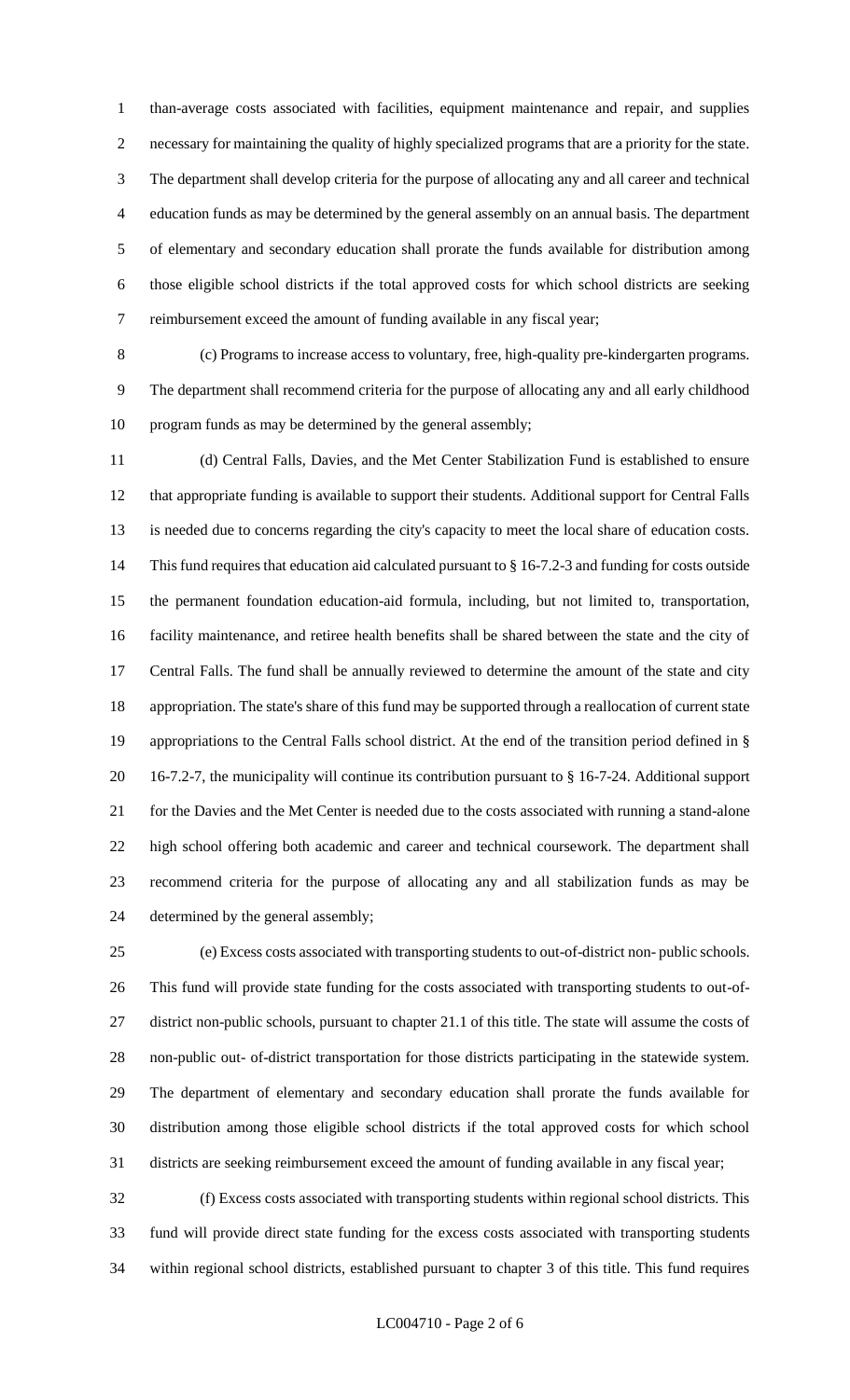that the state and regional school district share equally the student transportation costs net any federal sources of revenue for these expenditures. The department of elementary and secondary education shall prorate the funds available for distribution among those eligible school districts if the total approved costs for which school districts are seeking reimbursement exceed the amount of funding available in any fiscal year;

 (g) Public school districts that are regionalized shall be eligible for a regionalization bonus as set forth below:

 (1) As used herein, the term "regionalized" shall be deemed to refer to a regional school district established under the provisions of chapter 3 of this title, including the Chariho Regional School district;

 (2) For those districts that are regionalized as of July 1, 2010, the regionalization bonus shall commence in FY 2012. For those districts that regionalize after July 1, 2010, the regionalization bonus shall commence in the first fiscal year following the establishment of a regionalized school district as set forth in chapter 3 of this title, including the Chariho Regional School District;

 (3) The regionalization bonus in the first fiscal year shall be two percent (2.0%) of the state's share of the foundation education aid for the regionalized district as calculated pursuant to §§ 16-7.2-3 and 16-7.2-4 in that fiscal year;

 (4) The regionalization bonus in the second fiscal year shall be one percent (1.0%) of the state's share of the foundation education aid for the regionalized district as calculated pursuant to §§ 16-7.2-3 and 16-7.2-4 in that fiscal year;

(5) The regionalization bonus shall cease in the third fiscal year;

 (6) The regionalization bonus for the Chariho regional school district shall be applied to the state share of the permanent foundation education aid for the member towns; and

 (7) The department of elementary and secondary education shall prorate the funds available for distribution among those eligible regionalized school districts if the total, approved costs for which regionalized school districts are seeking a regionalization bonus exceed the amount of funding appropriated in any fiscal year;

 (h) Additional state support for English learners (EL). The amount to support EL students shall be determined by multiplying an EL factor of ten percent (10%) by the core-instruction per- pupil amount defined in § 16-7.2-3(a)(1) and applying that amount of additional state support to EL students identified using widely adopted, independent standards and assessments identified by the commissioner. All categorical funds distributed pursuant to this subsection must be used to provide high-quality, research- based services to EL students and managed in accordance with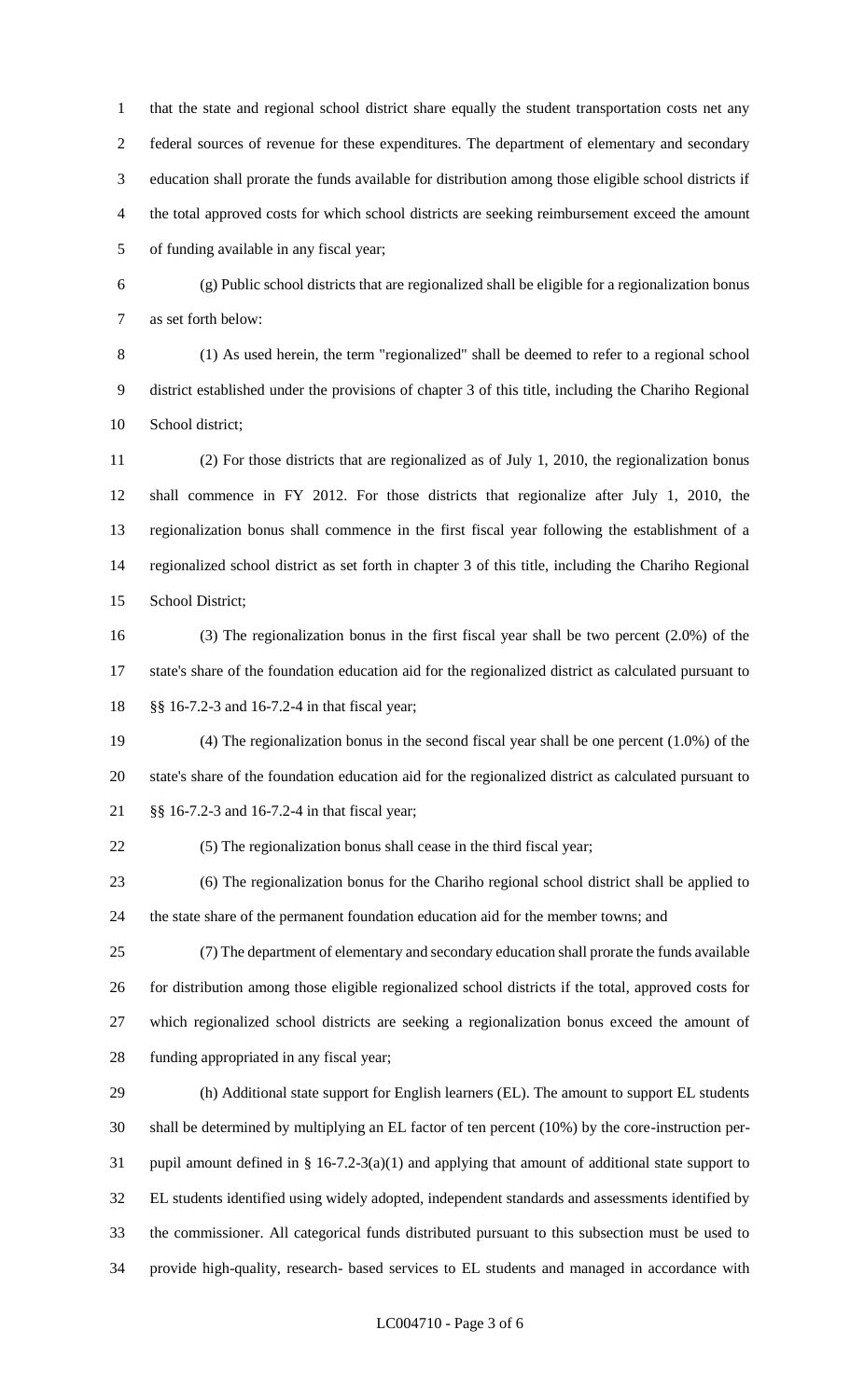requirements set forth by the commissioner of elementary and secondary education. The department of elementary and secondary education shall collect performance reports from districts and approve the use of funds prior to expenditure. The department of elementary and secondary education shall ensure the funds are aligned to activities that are innovative and expansive and not utilized for activities the district is currently funding. The department of elementary and secondary education shall prorate the funds available for distribution among eligible recipients if the total calculated costs exceed the amount of funding available in any fiscal year;

 (i) State support for school resource officers. The general assembly recognizes that the safety and security of all persons in public schools throughout the state are paramount in the overall 10 scheme. The general assembly shall work together with the school districts to achieve such goal. For purposes of this subsection, a school resource officer (SRO) shall be defined as a career law enforcement officer with sworn authority who is deployed by an employing police department or agency in a community-oriented policing assignment to work in collaboration with one or more schools. School resource officers should have completed at least forty (40) hours of specialized training in school policing, administered by an accredited agency, before being assigned. Beginning 16 in FY 2019, for a period of three (3) years, school districts or municipalities that choose to employ 17 new hires as school resource officers shall receive direct state support for costs associated with 18 employing such officers at public middle and high schools. For purposes of this subsection, a "new 19 hire" school resource officer shall be defined as a school resource officer who is hired after June 20 30, 2021, and is not replacing a school resource officer who has since retired. Districts or municipalities shall be reimbursed an amount equal to one-half (½) of the cost of salaries and benefits for the qualifying positions. Funding will be provided for school resource officer positions established on or after July 1, 2018, provided that:

(1) Each school resource officer shall be assigned to one school:

- (i) Schools with enrollments below one thousand twelve hundred (1,200) students shall require one school resource officer;
- 
- (ii) Schools with enrollments of one thousand twelve hundred (1,200) or more students 28 shall require two school resource officers;
- (2) School resource officers hired in excess of the requirement noted above shall not be
- eligible for reimbursement; and
- (3) Schools that eliminate existing school resource officer positions and create new positions under this provision shall not be eligible for reimbursement; and
- (j) Categorical programs defined in subsections (a) through (g) shall be funded pursuant to the transition plan in § 16-7.2-7.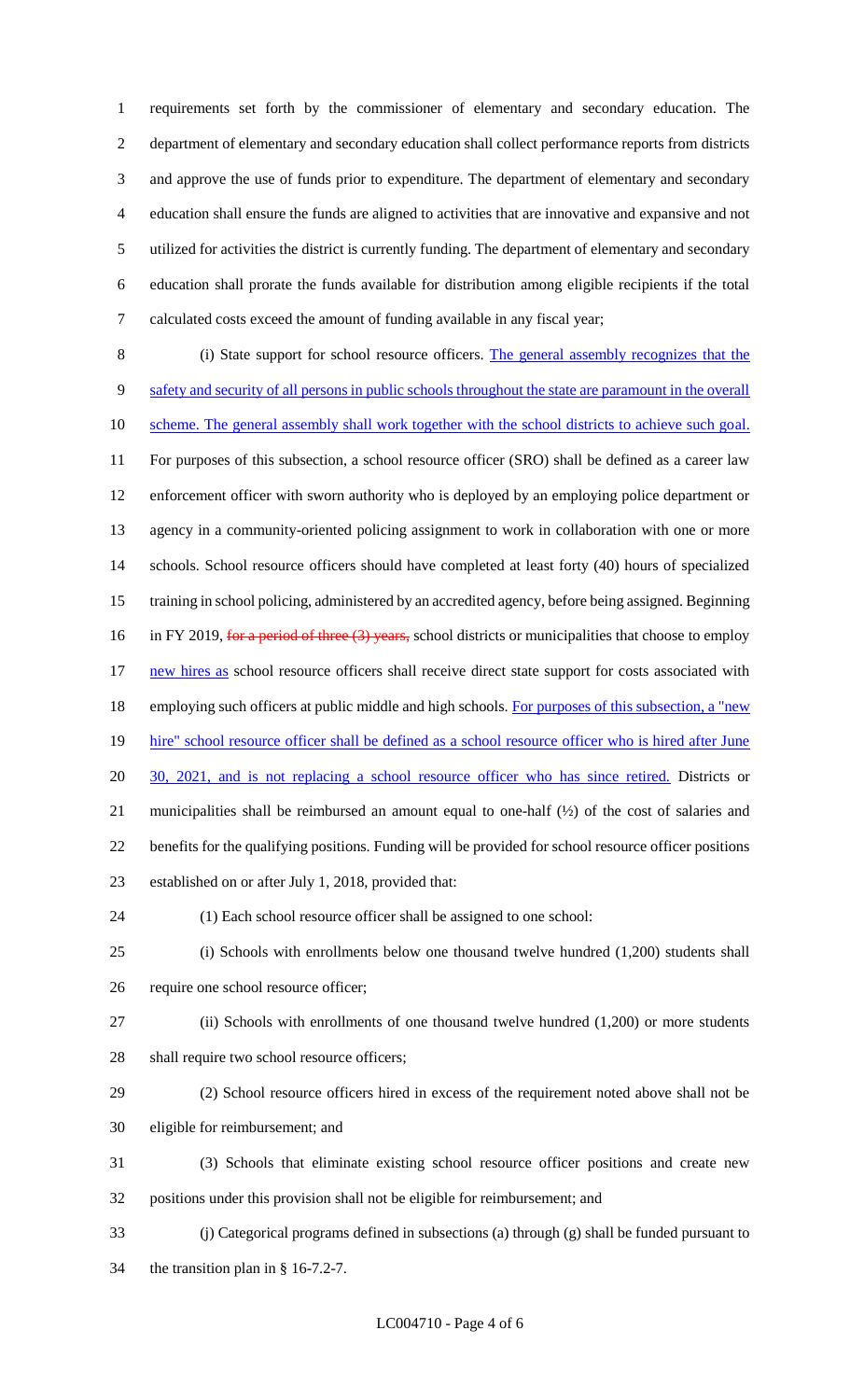1 SECTION 2. This act shall take effect upon passage.

#### $=$ LC004710 ========

LC004710 - Page 5 of 6